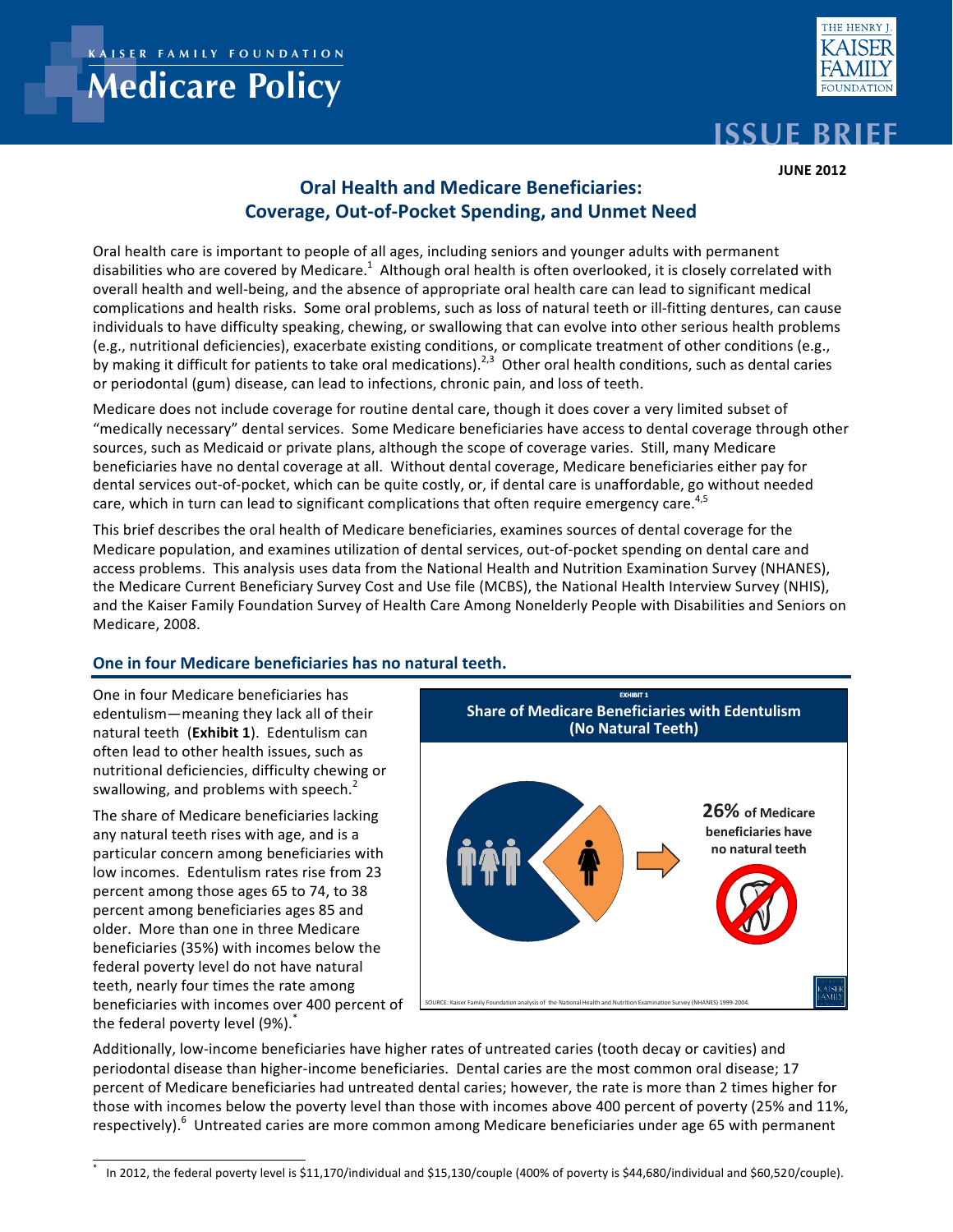disabilities than those ages 65 and older (35% and 14%, respectively). Dental caries are also more common among black (31%) and Hispanic (24%) beneficiaries than among white Medicare beneficiaries (15%).

Similar patterns occur for periodontal disease. Rates of periodontal disease are higher among beneficiaries below the poverty level (29%) than among beneficiaries with incomes above 400 percent of poverty (13%), and more common among the under-65 disabled on Medicare (29%) than among those ages 65 and older (16%). Periodontal disease is also more common among black (31%) and Hispanic (31%) Medicare beneficiaries than among white (15%) beneficiaries.

## Medicare does not provide dental coverage, but some beneficiaries have dental coverage from other sources.

Since its establishment in 1965, Medicare has not included coverage for routine dental care, nor does Medicare cover any preventive dental services (such as exams or cleanings) or restorative dental procedures (such as fillings, crowns, or dentures) (Exhibit 2). Currently, Medicare covers only dental services that are an essential part of a covered procedure, extractions done in preparation for radiation treatment for cancers of the jaw, and, in some cases, oral examinations but not treatment preceding kidney transplantation or heart valve replacement.'

People with dental insurance are more likely than those without it to use routine, preventive dental care that is critical for maintaining oral health. $^2$  Some Medicare

| <b>EXHIBIT 2</b>                                                                                                                                                                                                                                                     |                                                                                                                                                                                                                                                                                                                                                                            |
|----------------------------------------------------------------------------------------------------------------------------------------------------------------------------------------------------------------------------------------------------------------------|----------------------------------------------------------------------------------------------------------------------------------------------------------------------------------------------------------------------------------------------------------------------------------------------------------------------------------------------------------------------------|
| <b>Dental Services that Medicare Does and Does Not Cover</b>                                                                                                                                                                                                         |                                                                                                                                                                                                                                                                                                                                                                            |
|                                                                                                                                                                                                                                                                      |                                                                                                                                                                                                                                                                                                                                                                            |
| <b>Medicare Does Not Cover:</b>                                                                                                                                                                                                                                      | <b>Medicare Does Cover:</b>                                                                                                                                                                                                                                                                                                                                                |
| <b>Routine Dental Care</b><br>×<br>Oral exams, checkups, and<br>×<br>screenings<br><b>Dental cleanings</b><br>×<br><b>Restorative Dental Services</b><br>×<br><b>Fillings</b><br>×<br>×<br>Crowns<br><b>Bridges</b><br>×<br>Root canals<br>×<br><b>Dentures</b><br>× | Dental services that are an<br>✓<br>essential part of a covered<br>procedure (e.g., as part of surgery to<br>treat fractures of the jaw or face)<br><b>Extractions done in preparation</b><br>for radiation treatment for<br>cancers of the jaw<br>In some cases, oral examinations<br>but not treatment preceding<br>kidney transplantation or heart<br>valve replacement |
| <b>Tooth extractions</b><br>×                                                                                                                                                                                                                                        |                                                                                                                                                                                                                                                                                                                                                                            |

beneficiaries have access to dental coverage through other sources, such as employer-sponsored retiree health plans, Medicare Advantage plans, Medicaid, or individually-purchased dental plans. However, even when covered, the scope of dental benefits varies widely across plans.

For example, in 2010, over half (55%) of all Medicare Advantage plans offered nationwide covered some dental care, which typically included a specified number of exams, cleanings, or x-rays per year, but not restorative dental services, such as fillings, crowns, or dentures.<sup>8</sup> Medicare beneficiaries with employer-sponsored supplemental coverage are sometimes offered dental coverage; large employers with Preferred Provider Organization (PPO) plans typically cover dental care, which usually covers some costs for preventive and restorative dental services.<sup>9</sup> Medigap policies, purchased by roughly one in five Medicare beneficiaries, do not cover dental benefits.

Medicaid is an important source of dental coverage for the low-income elderly and disabled people on Medicare (known as "dual eligibles") who would otherwise have great difficulty paying for dental care on their own. Although federal law requires Medicaid to provide dental benefits for children, state Medicaid programs are not required to cover dental benefits for *adults*. Today, most state Medicaid programs include some coverage for adult dental care, but three states (Alabama, Delaware, and Tennessee) do not. Dental coverage for adults varies widely across states: about half of all states provide only emergency dental care or pain relief, but not routine dental care; most states help pay for dentures, but 18 states do not.

In response to recent budget pressures, several states have cut back on dental coverage, or plan to reduce dental benefits in 2012.<sup>10</sup> Among optional benefits provided by state Medicaid programs, adult dental care is often among the first to be dropped or scaled back due to budgetary pressure.

Some beneficiaries purchase private dental insurance policies to help cover expenses, although current estimates for the number of Medicare beneficiaries with private dental insurance are not available. Improved data are needed to accurately assess the share of all Medicare beneficiaries with dental coverage, and the scope of coverage that is provided.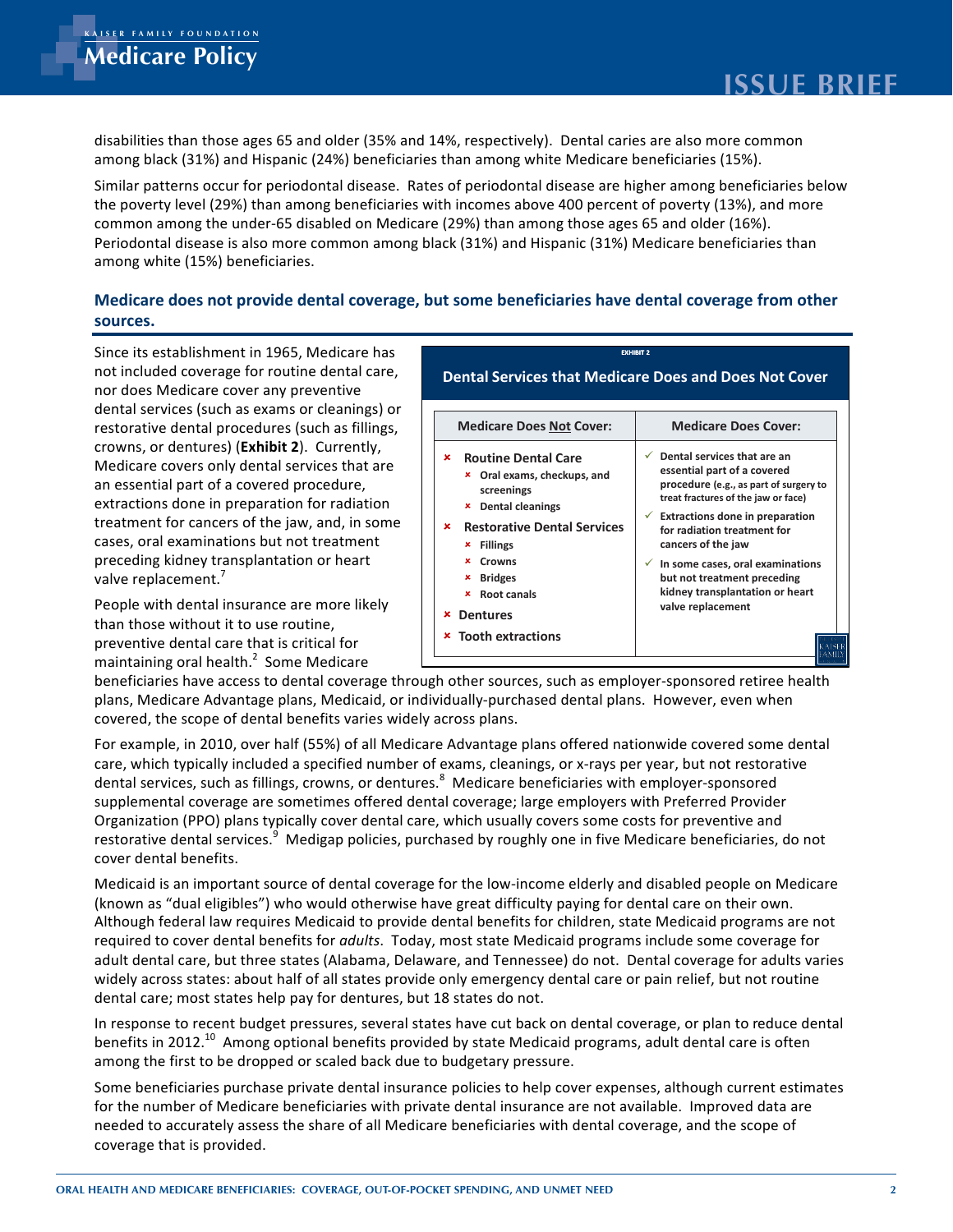## On average, Medicare beneficiaries who used dental services spent \$672 out-of-pocket for dental care **in 
 2008. in 
 2008.**

About four in ten (41%) Medicare beneficiaries we dental services in 2008. Nearly all of these beneficiaries paid for some of their dental costs out-of-pocket; only a small Fraction (3%) of beneficiaries used dental meenon (exe) or senementies assainant. expenses (**Exhibit 3**).

Medicare beneficiaries who used any dental meandare beneficiaties mile asea any dental.<br>Services in 2008 spent on average \$672 out-of- $\frac{1}{2}$  pocket for dental care. This is an average power to them care. This is an aronge across an senementies admig administration. more and more than the menour senter. servinger speriums on dental services, as in beneficiaries who used dental That is can be remember to the dood defined. However, some beneficiaries spent



considerably more: 27 percent of Medicare beneficiaries who used dental services spent more than \$500 out-ofconsiderably more. 27 percent of Medicare beneficialies who used defitar services spent more than 3500 od<br>pocket, and 16 percent of dental users spent more than \$1,000 out-of-pocket. The out-of-pocket costs for dental care can be a significant concern for Medicare beneficiaries, since half of all beneficiaries have annual dental cale can be a significant c<br>incomes of less than \$22,000.<sup>11</sup>

## In 2010, one in five Medicare beneficiaries had not visited a dental provider in the prior five years; among lower-income beneficiaries, one in three had not visited a dental provider in five years.

The U.S. Preventive Services Task Force me of the commends regular visits to a dental care recommendation is supported by provider, this recommendation is supporte<br>the American Dental Association (ADA).<sup>12</sup>

In 2010, 34 percent of Medicare beneficiaries ... **EVERTS FREED TO MODERT SOMETIME SERVICE SERVICE SERVICE SERVICE SERVICE SERVICE SERVICE SERVICE SERVICE SERVICE SERVICE SERVICE SERVICE SERVICE SERVICE SERVICE SERVICE SERVICE SERVICE SERVICE SERVICE SERVICE SERVICE S** we not been a dental promoter in the race the<br>years; 22 percent of beneficiaries had not seen gears, LE persont or senematives had in (**Exhibit 
 4**). 

 (**Exhibit 
 4**). 

Among beneficiaries with low incomes, an rancing beneficiaties than four meented, and there is a dental provider in the last five years. In 2010, more  $\frac{1}{2}$  is than half of beneficiaries below the federal man on sensionance seron and reading<br>poverty level had not seen a dental provider in poverty for example to seem a definer provider.<br>more than two years, and more than a third had not seen a dental provider in more than nee not see<br>five years.



 $\overline{a}$ <br>Numbers do not sum due to rounding Numbers do not sum due to rounding.  $\overline{a}$  . The contract of the contract of the contract of the contract of the contract of the contract of the contract of the contract of the contract of the contract of the contract of the contract of the contract of th †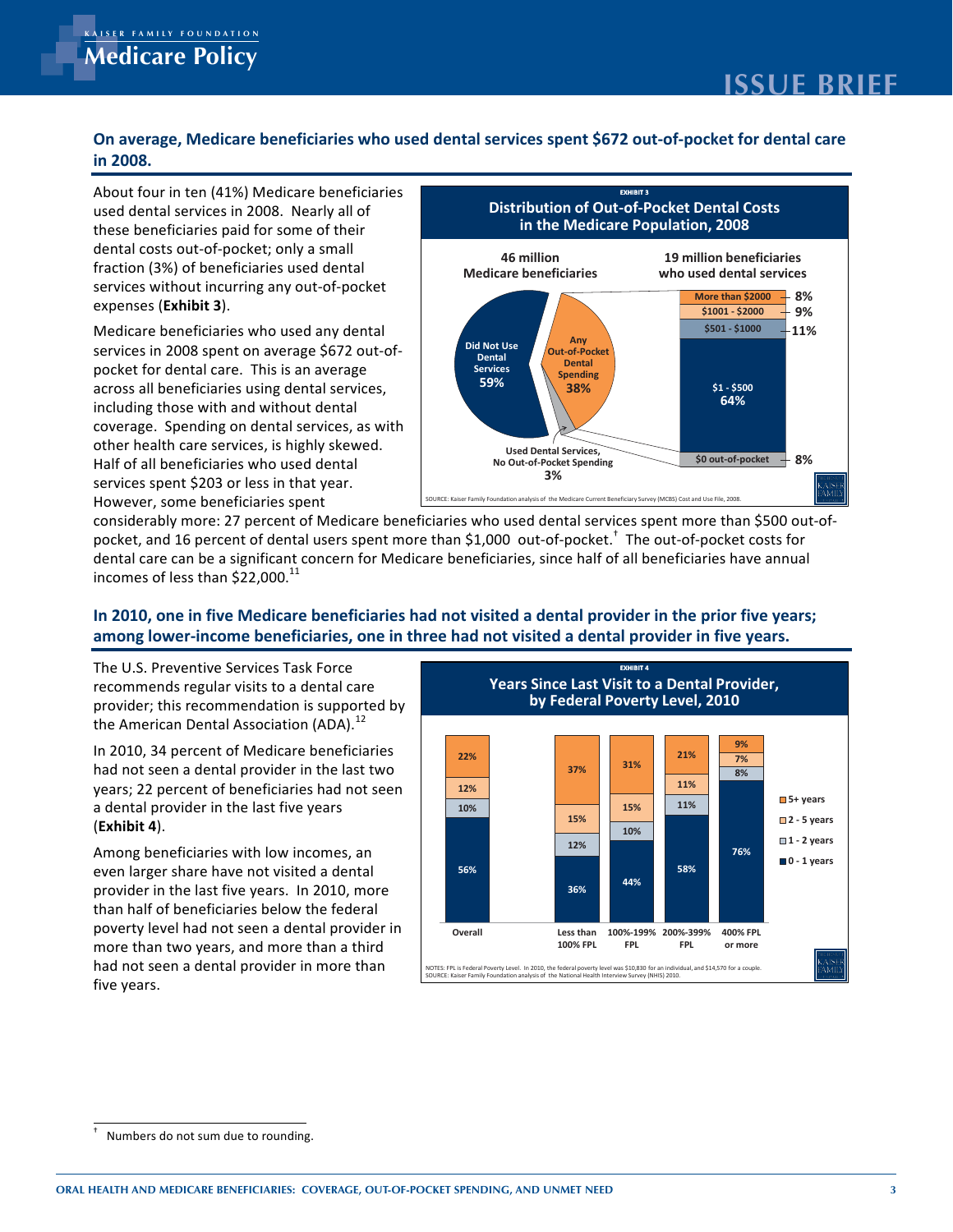The lack of routine dental care and oral exams has significant health and financial implications for Medicare beneficiaries and the Medicare program. Medicare beneficiaries in nursing homes or other long-term care institutions are at increased risk for oral diseases, but often have limited access to routine dental care. $^2$  Without regular dental care, many adults in institutions or living in the community turn to hospital emergency rooms for preventable dental problems. Furthermore, patients often "return to hospitals because the treatment they received only addressed pain or other symptoms—not the underlying oral health issue."<sup>5</sup> In addition, the elderly make up the majority of the diagnosed cases of oral and pharyngeal cancers, and without regular visits to a dental provider, these cancers are often diagnosed later, resulting in poor prognosis.<sup>1,2,13,14</sup>

### A larger share of beneficiaries under age 65 and lower-income beneficiaries delayed or did not get  $\overline{\phantom{a}}$  , and  $\overline{\phantom{a}}$  , and  $\overline{\phantom{a}}$  , and  $\overline{\phantom{a}}$ dental care due to cost concerns in 2008, compared to other beneficiaries.

About one in three (34%) Medicare beneficiaries under age 65 (those who qualify for Medicare because of a permanent disability) delayed or did not get dental care due to cost in 2008, according to a 2008 Kaiser Family Foundation Survey (**Exhibit 5**).<sup>15</sup> In contrast, 12 percent of Medicare beneficiaries over age 65 reported doing the same. A higher share of beneficiaries with lower incomes experienced financial barriers to dental care than beneficiaries with higher incomes. More than one in five beneficiaries with incomes less than 150 percent of the federal poverty level (22%) reported delaying or not getting dental care due to cost, compared to only 8 percent of beneficiaries with incomes over 300 percent of the federal poverty level.



Beneficiaries under age 65 often have problems finding a dentist and paying for dental services. In 2008, 23 percent of beneficiaries under age 65 had problems finding a dentist who would see them, and 30 percent of beneficiaries had problems paying for dental services.

#### $\mathcal{L}^{\text{max}}$  is a substitute of the state of the state of the state of the state of the state of the state of the state of the state of the state of the state of the state of the state of the state of the state of the s **Discussion**

Oral health is an important component of overall health in the Medicare population. Many Medicare beneficiaries have dental problems, such as untreated caries, periodontal disease, or edentulism that often lead to more serious health problems. Medicare does not cover most dental services, and many beneficiaries do not have dental coverage to offset the costs of dental care. For beneficiaries with low incomes, Medicaid is an important source of dental coverage; yet coverage for adults is not required and varies widely across states. Three state Medicaid programs do not cover dental services at all for this low-income population, and 18 states do not cover any cost of dentures. In response to budget pressures, several states have cut back on the scope of dental benefits.<sup>10</sup> Without adequate coverage, out-of-pocket costs for dental care can be a significant deterrent to routine care for some beneficiaries, particularly those with limited incomes. Over the years, policymakers have considered proposals to add dental coverage to Medicare, though such efforts have yet to be successful, and would be expected to increase total Medicare spending.<sup>16</sup> Given the significance of risks associated with poor oral health, and the potential costs associated with untreated dental concerns, improving the oral health status of the Medicare population remains a serious issue to be addressed.

Prepared by Jennifer Huang, Loren Saulsberry, Anthony Damico, Rachel Licata, and Tricia Neuman.